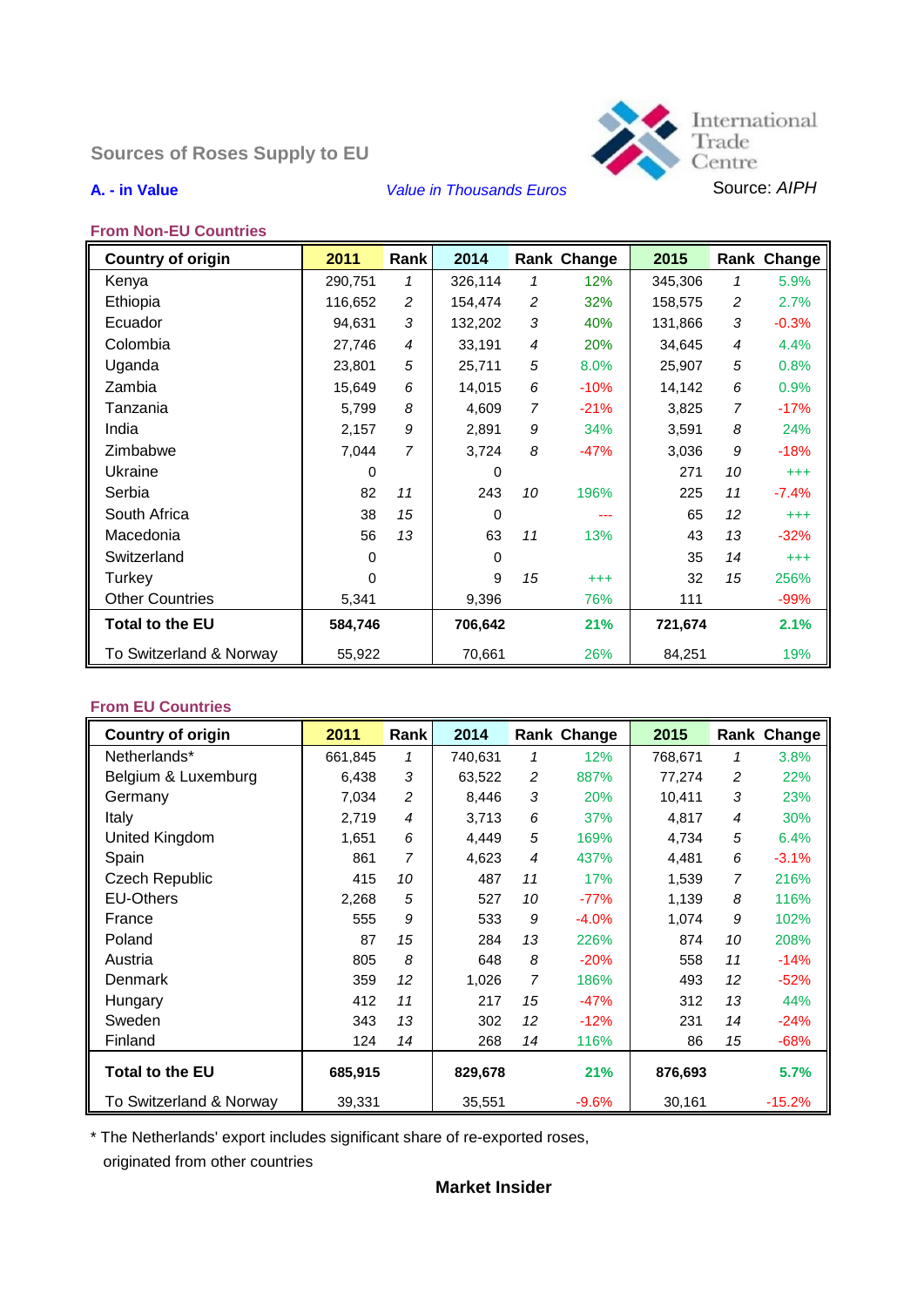## **Roses Supply to EU** (cont.)

#### **B. in Unit Quantity** *Quant. in Thousand Stems*

### **From Non-EU Countries**

| <b>Country of origin</b> | 2011      | Rank | 2014      |                | Rank Change | 2015      |                | <b>Rank Change</b> |
|--------------------------|-----------|------|-----------|----------------|-------------|-----------|----------------|--------------------|
| Kenya                    | 2,733,224 | 1    | 2,746,652 | 1              | 0.5%        | 2,882,475 | 1              | 4.9%               |
| Ethiopia                 | 1,166,107 | 2    | 1,695,536 | 2              | 45%         | 1,703,442 | $\overline{c}$ | 0.5%               |
| Ecuador                  | 292,349   | 3    | 318,333   | 3              | 8.9%        | 327,635   | 3              | 2.9%               |
| Uganda                   | 273,568   | 4    | 262,181   | 4              | $-4.2%$     | 243,821   | $\overline{4}$ | $-7.0%$            |
| Zambia                   | 183,655   | 6    | 211,174   | 5              | 15%         | 201,556   | 5              | $-4.6%$            |
| Colombia                 | 79,657    | 7    | 81,806    | $\overline{7}$ | 2.7%        | 76,417    | 6              | $-6.6%$            |
| Zimbabwe                 | 200,211   | 5    | 86,046    | 6              | $-57%$      | 66,071    | $\overline{7}$ | $-23%$             |
| Tanzania                 | 61,459    | 8    | 61,438    | 8              | 0.0%        | 37,417    | 8              | $-39%$             |
| India                    | 15,171    | 9    | 18,489    | 9              | 22%         | 22,857    | 9              | 24%                |
| South Africa             | 158       | 15   | 0         |                |             | 1,581     | 10             | $^{+++}$           |
| Serbia                   | 705       | 10   | 2,845     | 10             | 304%        | 1,524     | 11             | $-46%$             |
| Ukraine                  | 0         |      | 0         |                |             | 898       | 12             | $^{+++}$           |
| Macedonia                | 238       | 14   | 576       | 11             | 142%        | 401       | 13             | $-30%$             |
| Turkey                   | $\Omega$  |      | 0         |                |             | 389       | 14             | $^{+++}$           |
| Switzerland              | $\Omega$  |      |           |                |             | 281       | 15             | $^{+++}$           |
| <b>Other Countries</b>   | 1,929     |      | 1,371     |                | $-29%$      | 6,389     |                | 366%               |
| <b>Total to the EU</b>   | 5,008,431 |      | 5,486,156 |                | 9.5%        | 5,573,156 |                | 1.6%               |
| To Norway                | 151,506   |      | 190,493   |                | 26%         | 212,037   |                | 11.3%              |

#### **From EU Countries**

| <b>Country of origin</b> | 2011      | Rank            | 2014      |    | Rank Change | 2015      |    | Rank Change |
|--------------------------|-----------|-----------------|-----------|----|-------------|-----------|----|-------------|
| Netherlands*             | 2,160,851 |                 | 2,700,231 | 1  | 25%         | 2,609,316 | 1  | $-3.4%$     |
| Belgium & Luxemburg      | 29,004    | 2               | 218,956   | 2  | 655%        | 730,932   | 2  | 234%        |
| Germany                  | 21,883    | 3 <sup>1</sup>  | 25,444    | 3  | 16%         | 28,604    | 3  | 12%         |
| Spain                    | 1,286     | 9               | 12,269    | 4  | 854%        | 11,821    | 4  | $-3.7%$     |
| United Kingdom           | 3,115     | 5 <sup>5</sup>  | 7,319     | 5  | 135%        | 10,836    | 5  | 48%         |
| Italy                    | 9,657     | $\overline{4}$  | 7,167     | 6  | $-26%$      | 9,326     | 6  | 30%         |
| <b>Czech Republic</b>    | 246       | 14              | 373       | 15 | 52%         | 4,201     | 7  | 1026%       |
| <b>EU-Others</b>         | 1,947     | 6               | 1,684     | 7  | $-14%$      | 2,934     | 8  | 74%         |
| Poland                   | 394       | 13              | 1,017     | 11 | 158%        | 2,073     | 9  | 104%        |
| Denmark                  | 891       | 11              | 1,618     | 8  | 82%         | 1,169     | 10 | $-28%$      |
| France                   | 1,567     | 8               | 1,101     | 9  | $-30%$      | 1,112     | 11 | 1.0%        |
| Hungary                  | 794       | 12              | 641       | 13 | $-19%$      | 771       | 12 | 20%         |
| Sweden                   | 1,049     | 10 <sub>1</sub> | 944       | 12 | $-10%$      | 746       | 13 | $-21%$      |
| Austria                  | 1,795     | 7               | 1,036     | 10 | $-42%$      | 529       | 14 | $-49%$      |
| Finland                  | 234       | 15              | 565       | 14 | 141%        | 245       | 15 | $-57%$      |
| <b>Total to the EU</b>   | 2,234,714 |                 | 2,980,362 |    | 33%         | 3,414,615 |    | 15%         |
| To Norway                | 8,859     |                 | 4,458     |    | $-50%$      | 3,239     |    | $-27%$      |

\* The Netherlands' export includes significant share of re-exported roses, originated from other countries



**Market Insider**